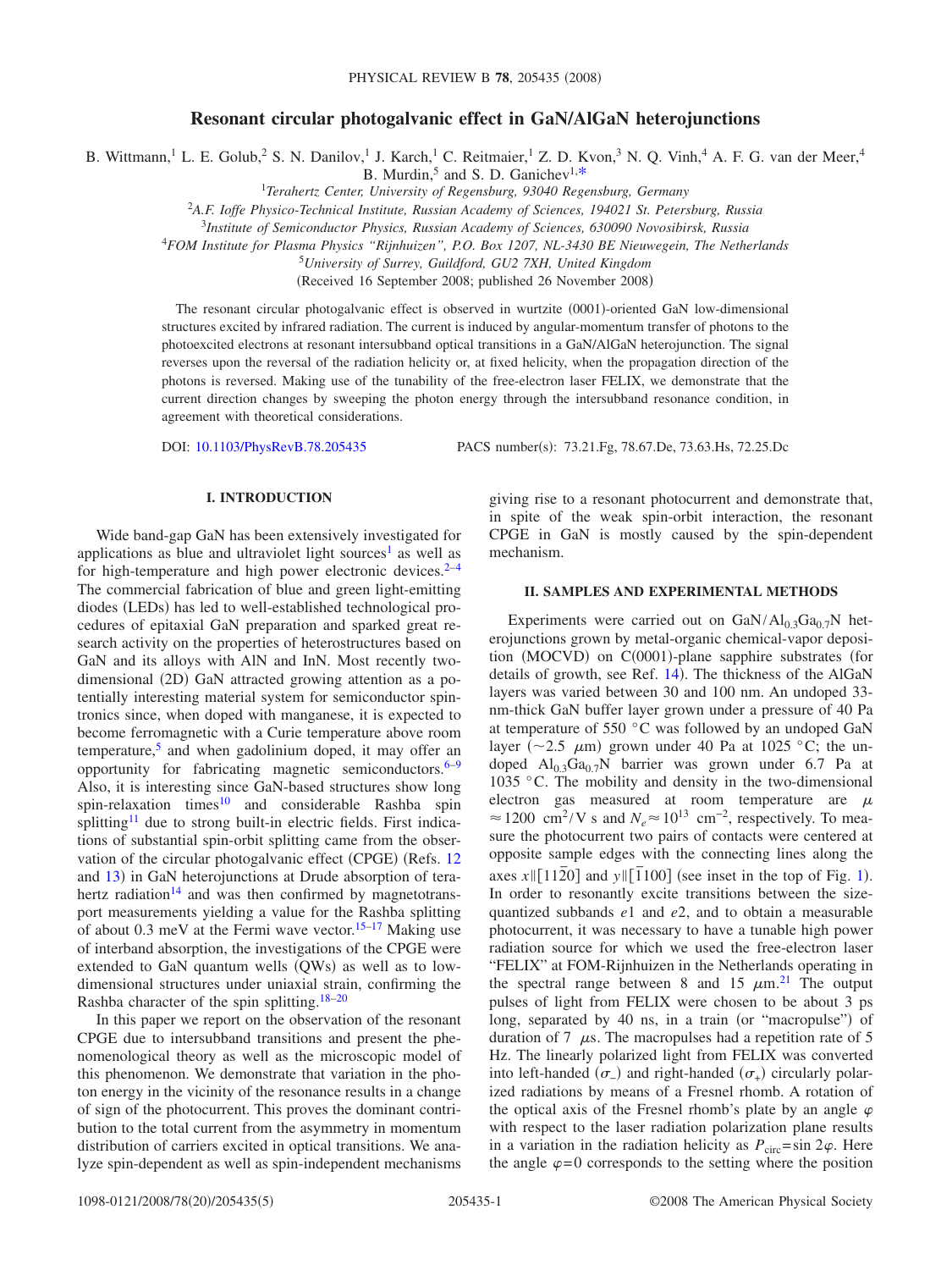<span id="page-1-0"></span>

FIG. 1. Spectral dependence of the transversal photocurrent *J*<sub>*w*</sub> measured at room temperature at oblique incidence in the  $(xz)$  plane  $(\theta_0 = 15^{\circ})$  for right-handed circularly polarized radiation. The data were obtained by the free-electron laser FELIX (dots) and transversely excited atmosphere (TEA)  $CO<sub>2</sub>$  laser (square). The radiation power used for these measurements was about 35 kW for the  $CO<sub>2</sub>$ laser and about 100 kW for FELIX. The magnitude of the current measured at FELIX is fit, at this plot, to that obtained with the  $CO<sub>2</sub>$ laser, assuming that the current depends linearly on the radiation power at used power level. The solid line represents a fit by the sum of asymmetrical and symmetrical contributions to Eq.  $(2)$  $(2)$  $(2)$  shown, respectively, by dotted and dashed lines. The inset in the bottom corner shows the temporal structure of the current in response to the circularly polarized radiation of FELIX. The inset in the upper corner demonstrates the experimental geometry.

of the polarizer optical axis coincides with the incoming laser polarization. Radiation is applied at oblique incidence described by an angle of incidence  $\theta_0$  varying from  $-15^\circ$  to  $+15^{\circ}$  $+15^{\circ}$  $+15^{\circ}$  (see the top inset to Fig. 1).

# **III. EXPERIMENTAL RESULTS AND PHENOMENOLOGICAL DESCRIPTION**

On illumination of the low-dimensional structures by circularly polarized radiation at room temperature at oblique incidence in  $(xz)$  plane, we observed a current signal in the *y* direction perpendicular to the plane of incidence (Fig. [1](#page-1-0)). The current reverses its direction by switching the sign of the radiation helicity. Signals in response to the left-handed and right-handed polarized radiations are shown in the lower inset of Fig. [1.](#page-1-0) Using short 3 ps pulses of FELIX we observed that the response time was determined by the time resolution of our setup which therefore sets an upper limit to the response time. This fast response is typical for photogalvanics, where the signal decay time is expected to be of the order of the momentum relaxation time<sup>12[,13](#page-4-2)[,22](#page-4-9)</sup> being in our samples at room temperature, typically about 0.1 ps. Figure [2](#page-1-1) demonstrates the dependences of the photocurrent on the angle  $\varphi$ for two angles of incidence  $\theta_0 = \pm 15^\circ$ . The photocurrent sig-

<span id="page-1-1"></span>

FIG. 2. Photocurrent as a function of the angle  $\varphi$  measured at oblique incidence  $(\theta_0 = \pm 15^{\circ})$  in the transverse geometry. The data were obtained in close circuit configuration applying TEA  $CO<sub>2</sub>$  laser operating at a wavelength  $\lambda = 10.57 \mu m$  and power *P*  $\approx$  35 kW. Solid lines are fits of the photocurrent to Eq. ([1](#page-1-2)) at  $\gamma/\chi$ =[1](#page-1-2).4. The two contributions to Eq. (1) proportional to the constants  $\chi$  and  $\gamma$  are shown by dashed and dotted lines, respectively.

nals generated in the unbiased devices were measured via an amplifier with a response time of the order of 1  $\mu$ s, i.e., averaged over the macropulse. The current closely follows the radiation helicity  $P_{\text{circ}} = \sin 2\varphi$ . The signal proportional to the helicity was only observed under oblique incidence. The current vanishes for normal incidence and changes its polar-ity when the incidence angle changes its sign (see Fig. [2](#page-1-1)). The photocurrent in the layer flows always perpendicularly to the direction of the incident light propagation and its magnitude does not change by rotating the sample around the growth axis.

Investigating the spectral dependence of the photocurrent, we observed that for both left- and right-handed circular polarizations the current changes sign at a photon energy  $\hbar \omega$  $\approx$  93 meV (see Fig. [1](#page-1-0)). Figure 1 also shows that the spectral behavior of the current can be well described by the sum of the derivative of the Lorentzian-type absorption spectrum and an additional contribution proportional to the absorption spectrum itself.

Due to quantum confinement the studied 2D GaN structures have  $C_{3v}$  symmetry.<sup>23</sup> A phenomenological analysis for the  $C_{3v}$  point-group symmetry relevant to the structures under study shows that the  $\varphi$  dependence of the transverse photogalvanic current density *j* under excitation at oblique incidence in  $(xz)$  plane is given by<sup>23</sup>

$$
j_{y}(\varphi) = E_{0}^{2} t_{p} t_{s} \sin \theta \left( \gamma \sin 2\varphi - \frac{\chi}{2} \sin 4\varphi \right). \tag{1}
$$

<span id="page-1-2"></span>Here  $E_0$  is the amplitude of the electromagnetic wave,  $\theta$  is the refraction angle related to the incidence angle  $\theta_0$  by  $\sin \theta = \sin \theta_0 / n_{\omega}$ , where  $n_{\omega}$  is the refractive index, and  $t_s$  and  $t_p$  are the Fresnel amplitude transmission coefficients from vacuum to the structure for the *s*- and *p*-polarized light, respectively.<sup>24</sup> The coefficient  $\gamma$  is a component of the second-rank pseudotensor  $\gamma$  which describes the helicitydependent current, comprising the CPGE and the optically induced spin-galvanic effect,<sup>25</sup> and  $\chi$  is a component of the third-rank tensor  $\chi$  describing the linear photogalvanic effect.<sup>12,[13](#page-4-2)[,23](#page-4-10)</sup> In systems of  $C_{3v}$  symmetry the tensor  $\gamma$  has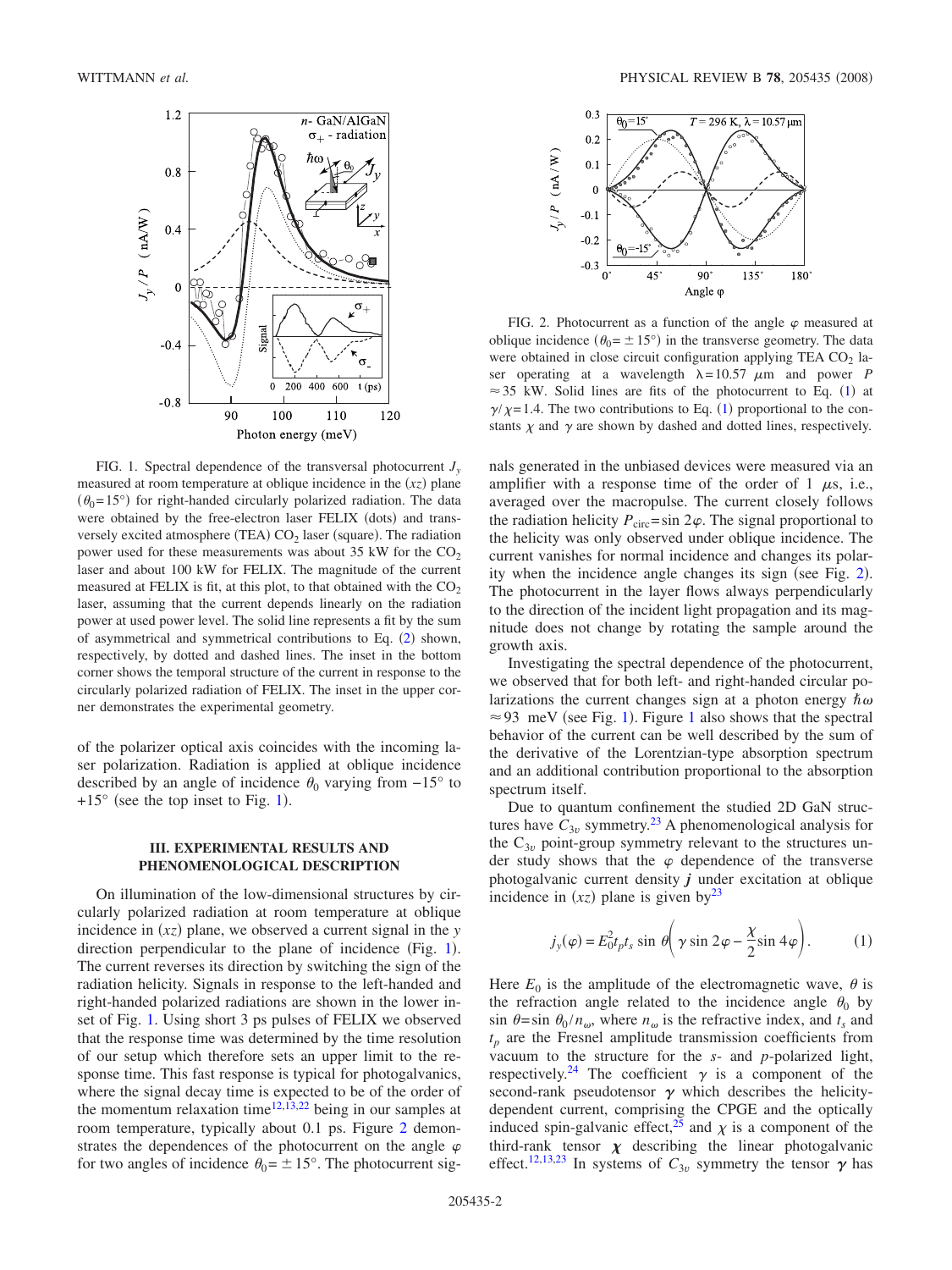one linearly independent component, namely,  $\gamma_{xy} = -\gamma_{yx} \equiv \gamma$ . Thus, the CPGE current flows always perpendicularly to the plane of incidence. The components of the tensor  $\chi$  are given by  $\chi = \chi_{xxz} = \chi_{yyz}$ , where  $z \parallel [0001]$  is the  $C_3$  axis. We take into account that the second linearly independent component of  $\chi$ in  $C_{3v}$  systems is much smaller than  $\chi$  so that the corresponding photocurrent is negligible at oblique incidence. $^{23}$ 

The fits of the experiment to Eq. ([1](#page-1-2)) at  $\gamma / \chi = 1.4$  are shown in Fig. [2](#page-1-1) for  $\theta_0 = \pm 15^\circ$  by solid lines, demonstrating a good agreement with the experimental data. Figure [2](#page-1-1) shows that the dominant contribution to the photocurrent is due to the helicity-dependent current given by the first term on the right-hand side of Eq.  $(1)$  $(1)$  $(1)$ . The fact that the magnitude of the photocurrent does not change by rotating the sample around the growth axis is in agreement with the fact that, in structures of  $C_{3v}$  symmetry, the tensor  $\gamma$  has one linearly independent component.

#### **IV. MICROSCOPIC MODELS AND DISCUSSION**

Two microscopic mechanisms are known to give rise to helicity-dependent currents exhibiting sign reversal for photon energies matching the energy separation between sizequantized subbands. The first is caused by an asymmetry of the momentum distribution of carriers excited by direct optical transitions in the system with the Rashba splitting of energy subbands[.12,](#page-4-1)[13](#page-4-2) Spectral inversion at resonance is a characteristic feature of this CPGE mechanism and has also been observed in GaAs QWs.<sup>26,[27](#page-4-14)</sup> The second mechanism is of orbital nature and spin independent. It is caused by the quantum-mechanical interference of various pathways in Drude absorption.<sup>28</sup> This effect has most recently been demonstrated in silicon metal-oxide-semiconductor field-effect transistor (Si-MOSFET) inversion layers, where spindependent mechanisms are absent due to vanishingly small spin-orbit interaction in silicon.<sup>29</sup> The spectral inversion in orbital mechanism is caused by a difference of the virtual states in the excited subband needed for the pathway with direct virtual optical transitions. Below we considered both mechanisms and compared their contributions to the total photocurrent.

The spin-dependent mechanism of the CPGE caused by direct intersubband transitions at oblique incidence is illus-trated in Fig. [3](#page-2-1) for  $\sigma_{+}$  radiation. In C<sub>3*v*</sub> symmetry the  $\alpha \sigma_{x} k_{y}$ term in the Rashba Hamiltonian splits the subbands in the  $k_y$ direction into two spin branches with the spin projection of  $\pm 1/2$  oriented along *x*. Due to selection rules, such as in (001)-grown GaAs QWs of  $C_{2v}$  symmetry, the absorption of circularly polarized radiation is spin conserving[.26](#page-4-13) It turns out that, however, under oblique excitation with circularly polarized light, the rates of intersubband transitions are different for electrons with the spin oriented parallel and antiparallel to the in-plane direction of light propagation.<sup>26</sup> This is depicted in Fig. [3](#page-2-1) by vertical arrows of different thicknesses. In systems with *k*-linear spin splitting such processes lead to an asymmetrical distribution of carriers in *k* space, i.e., to an electrical current. The inversion of photon helicity driven current is a direct consequence of *k*-linear terms in the band structure of subbands together with energy and momen-

<span id="page-2-1"></span>

FIG. 3. Microscopic picture describing the origin of the CPGE and its spectral sign inversion in  $C_{3v}$  point-group samples. (a) Excitation at oblique incidence with  $\sigma_{+}$  radiation of  $\hbar \omega$  less than the subband energy separation  $\varepsilon_{21}$  induces direct spin-conserving transitions (vertical arrows). The rates of these transitions are different as illustrated by the different thicknesses of the arrows (reversing the angle of incidence mirrors the thickness of the arrows). This leads to a photocurrent due to an asymmetrical distribution of carriers in *k* space if the splitting of the *e*1 and *e*2 subbands are not equal. (b) Increasing of the photon energy shifts more intensive transitions to the right and less intensive to the left, resulting in a change of the photocurrent sign.

tum conservations as well as optical selection rules for direct optical transitions between size-quantized subbands. At photon energy  $\hbar \omega_1 \leq \varepsilon_{21}$  of right circularly polarized radiation, the most intense optical transition occurs at negative  $k_y$  resulting in a current  $j_y$  shown by an arrow in Fig. [3](#page-2-1)(a). Here  $\varepsilon_{21}$  is the intersubband energy separation. Increase in the photon energy shifts the transition toward positive  $k_{v}$  and reverses the direction of the current [see Fig.  $3(b)$  $3(b)$ ]. In the frame of this model the sign reversal of the current takes place at the photon energy  $\hbar \omega = \varepsilon_{21}$  corresponding to optical transitions at  $k=0$ . The CPGE current at direct intersubband transitions is given  $by<sup>26</sup>$ 

<span id="page-2-0"></span>
$$
j_{\text{spin}} = \Lambda(\alpha_1 - \alpha_2) \frac{e}{\hbar} \frac{IP_{\text{circ}}}{\hbar \omega} \times \left[ (\tau_p^{(1)} - \tau_p^{(2)}) \frac{E}{\hbar} \frac{d\eta_{21}(\hbar \omega)}{d\hbar \omega} + \tau_p^{(2)} \eta_{21}(\hbar \omega) \right]. \tag{2}
$$

Here  $\alpha_{1,2}$  are the Rashba constants for electrons in the first and second subbands, the factor  $\Lambda$  describes monopolar spin orientation of carriers under resonant transitions,  $\tau_p^{(1)}$  and  $\tau_p^{(2)}$ are the momentum relaxation times in the initial and final states of optical transition,  $\overline{E}$  is the average kinetic energy of carriers, and  $\eta_{21}(\hbar \omega)$  is the intersubband absorbance which, in the model of an infinitely deep rectangular quantum well, is given  $by<sup>12</sup>$ 

$$
\eta_{21}(\hbar\omega) = \frac{512}{27\pi} \frac{N_e e^2 \hbar}{cm n_e} \frac{\Gamma}{(\varepsilon_{21} - \hbar\omega)^2 + \Gamma^2},
$$

where *m* is the electron effective mass and  $\Gamma$  is the peak width. The two dimensional electron gas (2DEG) in GaN structures is almost degenerate even at room temperature due to the large Fermi energy:  $\vec{E} \approx 100 \text{ meV} > k_B T$ . Therefore, in contrast to GaAs-based structures, the optical phonon emis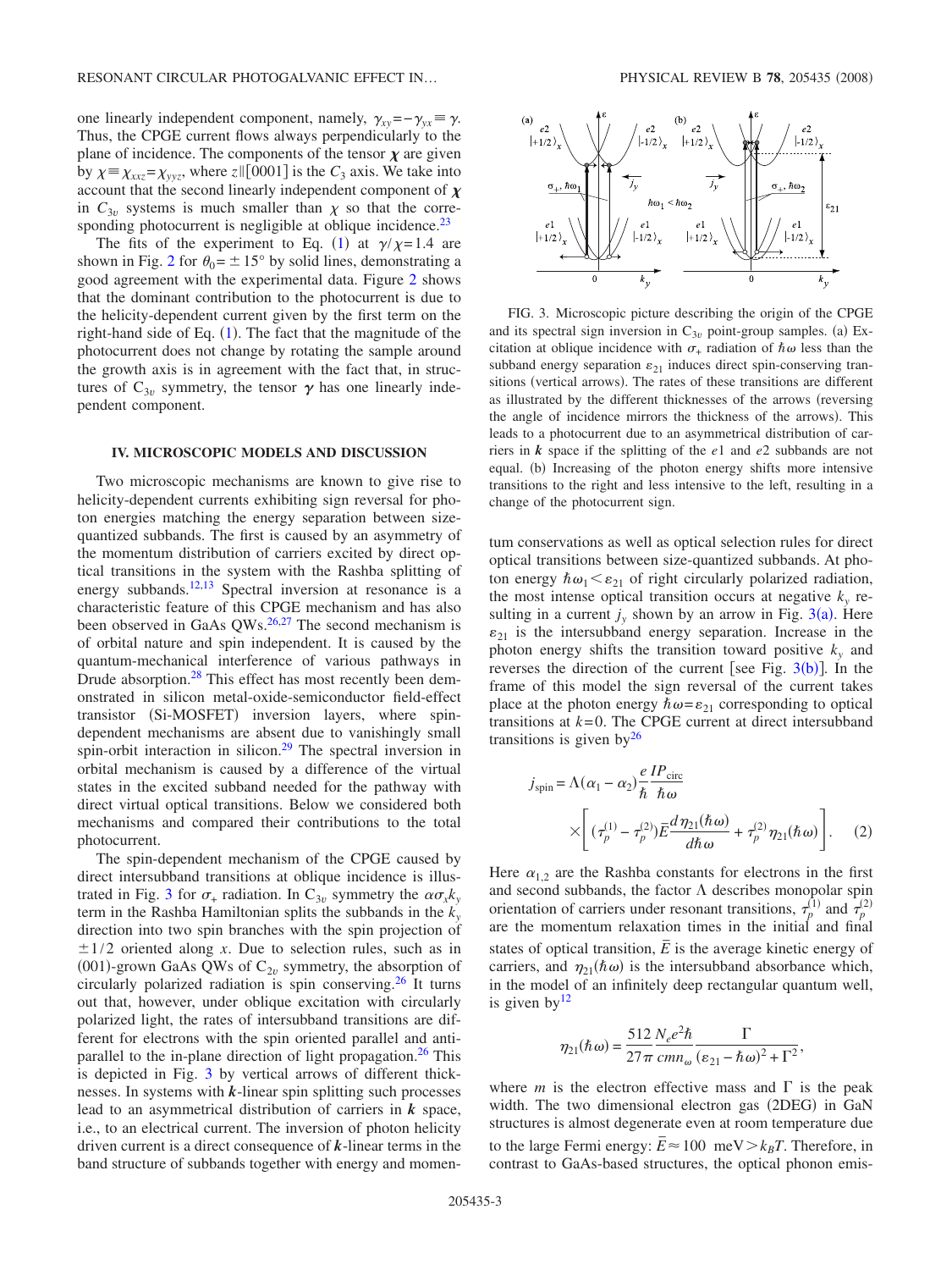sion by photoexcited electrons in the *e*2 subband is suppressed (also due to the high frequency of the optical phonon in GaN). As a result, both initial and final states have momentum relaxation times of the same order so that both symmetrical  $\left[\alpha \eta_{21}(\hbar \omega)\right]$  and asymmetrical  $\left[\alpha d \eta_{21} / d(\hbar \omega)\right]$  terms give comparable contributions to the CPGE.

The orbital mechanism of the CPGE is caused by Drudetype absorption which is usually rather small at infrared frequencies used in the experiment. However, its contribution to the total photocurrent may be comparable with the spindependent mechanism, and therefore, should be analyzed. Following Refs. [28](#page-4-15) and [29](#page-4-16) the orbital mechanism of the CPGE is described by

$$
j_{\rm orb} = \xi z_{21} \frac{4\pi\kappa e^3 N_e}{\omega c m n_\omega} \frac{\varepsilon_{21}}{\varepsilon_{21}^2 - (\hbar \omega)^2} I P_{\rm circ},\tag{3}
$$

<span id="page-3-8"></span>where  $\xi$  is the factor of scattering asymmetry, and  $\kappa \gtrsim 1.28$  $\kappa \gtrsim 1.28$ We note that the divergency in Eq.  $(3)$  $(3)$  $(3)$  is eliminated due to homogeneous and/or inhomogeneous broadening of the resonance. As a result, the photocurrent vanishes at the resonance. This equation shows that the CPGE due to the orbital mechanism also changes the photocurrent sign for photon energies matching the energy separation.

To compare spin-dependent and orbital contributions to the CPGE, we have taken magnitudes of the photocurrent at the wings of the absorption contour ( $|\hbar \omega - \varepsilon_{21}| = \Gamma$ ). Equations  $(2)$  $(2)$  $(2)$  and  $(3)$  $(3)$  $(3)$  gave an estimate for the ratio of the contributions as

$$
j_{\text{spin}}/j_{\text{orb}} \sim \frac{\Lambda}{\xi} \frac{(\alpha_1 - \alpha_2) \omega \tau_p^{(1)}}{\Gamma z_{21}} \frac{\bar{E}}{\varepsilon_{21}}.
$$

The factor  $\Lambda$  describing monopolar spin orientation of carriers under resonant transitions with account for both crystal  $(\Delta_{cr})$  and spin-orbit  $(\Delta)$  splittings of the valence band provided  $\Delta \ll \Delta_{cr} \ll E_g$  ( $E_g$  is the fundamental energy gap) is given by

$$
\Lambda = \frac{\varepsilon_{21}\Delta}{3E_g^2}.
$$

It can be estimated for investigated GaN-based structures as  $\Lambda$  ~ 0.03. This substantially smaller value of  $\Lambda$  in GaN structures compared to GaAs QWs is caused by a small spin-orbit interaction in the nitrogen atom, yielding  $\Delta/E_e \approx 10^{-3}$  for GaN. Taking  $\varepsilon_{21}$  = 100 meV and  $\Gamma$  = 6 meV from the photocurrent spectrum,  $z_{21} = 10 \text{ Å}^{30}$  $|\alpha_1 - \alpha_2|$  ~  $\alpha_1 \approx 10^{-10}$  eV cm,<sup>15,[16](#page-4-18)</sup> and  $\xi = 10^{-2}$  as in Ref. [29,](#page-4-16) we obtained that the spin-dependent contribution to CPGE caused by resonant direct transitions is about five times larger than the CPGE due to the orbital mechanism caused by quantum interference in Drude absorption.

This conclusion is also supported by the shape of the CPGE spectrum. Indeed, Fig. [1](#page-1-0) shows that the shape of the spectrum is substantially asymmetric. The orbital mechanism described by Eq. ([3](#page-3-8)) yields only a slight asymmetry while for the spin-dependent mechanism in GaN structures, we obtained that the photocurrent is a superposition of comparable symmetric  $\left[\alpha \eta_{21}(\hbar \omega)\right]$  and asymmetric  $\left[\alpha d \eta_{21} / d(\hbar \omega)\right]$  parts [Eq.  $(2)$  $(2)$  $(2)$ ]. Figure [1](#page-1-0) shows that Eq.  $(2)$  describes well the whole spectral behavior. We note that, when considering the spin-dependent contribution to the helicity-dependent photocurrent, one should also take into account a possible admixture of the spin-galvanic effect which is proportional to the radiation absorbance and  $P_{\text{circ}}$ . The interplay between CPGE and the spin-galvanic effect caused by resonant intersubband transitions has been reported for GaAs QWs[.27](#page-4-14)

To summarize, we demonstrated that, in GaN lowdimensional structures, resonant intersubband transitions result in a circular photogalvanic effect with a dominant contribution by the spin-dependent mechanism. The specific feature of the resonant CPGE in GaN heterojunctions is that the symmetric and asymmetric components of the photocurrent have comparable strengths.

# **ACKNOWLEDGMENTS**

We thank E. L. Ivchenko, V. V. Bel'kov, and S. A. Tarasenko for their permanent interest in this activity and the many discussions that helped clarify the problem under study. Financial support from the DFG and RFBR is gratefully acknowledged. Work of L.E.G. is also supported by "Dynasty" Foundation—ICFPM and President grant for young scientists. The high quality GaN samples were kindly provided by Hyun-Ick Cho and Jung-Hee Lee from Kyungpook National University, Korea.

\*sergey.ganichev@physik.uni-regensburg.de

- <span id="page-3-0"></span>1S. Nakamura, S. Pearton, and G. Fasol, *The Blue Laser Diode:* The Complete Story (Springer, Berlin, 2007).
- <span id="page-3-1"></span>2Q. Chen, M. Asif Khan, J. W. Yang, C. J. Sun, M. S. Shur, and H. Park, Appl. Phys. Lett. 69, 794 (1996).
- <span id="page-3-2"></span>3Y.-F. Wu, B. P. Keller, S. Keller, D. Kapolnek, P. Kozodoy, S. P. Denbaars, and U. K. Mishra, Appl. Phys. Lett. 69, 1438 (1996).
- <span id="page-3-3"></span>4O. Ambacher, J. Smart, J. R. Shealy, N. G. Weimann, K. Chu, M. Murphy, W. J. Schaff, L. F. Eastman, R. Dimitrov, L. Wittmer, M. Stutzmann, W. Rieger, and J. Hilsenbeck, J. Appl. Phys. **85**, 3222 (1999).
- <span id="page-3-4"></span>5T. Dietl, H. Ohno, F. Matsukura, J. Cibert, and D. Ferrand, Sci-

ence 287, 1019 (2000).

- 6S. Dhar, O. Brandt, M. Ramsteiner, V. F. Sapega, and K. H. Ploog, Phys. Rev. Lett. 94, 037205 (2005).
- <span id="page-3-5"></span><sup>7</sup>G. M. Dalpian and S.-H. Wei, Phys. Rev. B 72, 115201 (2005).
- 8S. Dhar, T. Kammermeier, A. Ney, L. Pérez, K. H. Ploog, A. Melnikov, and A. D. Wieck, Appl. Phys. Lett. **89**, 062503  $(2006).$
- <sup>9</sup>M. A. Khaderbad, S. Dhar, L. Pérez, K. H. Ploog, A. Melnikov, and A. D. Wieck, Appl. Phys. Lett. 91, 072514 (2007).
- <span id="page-3-7"></span><span id="page-3-6"></span>10B. Beschoten, E. Johnston-Halperin, D. K. Young, M. Poggio, J. E. Grimaldi, S. Keller, S. P. DenBaars, U. K. Mishra, E. L. Hu, and D. D. Awschalom, Phys. Rev. B 63, 121202(R) (2001).